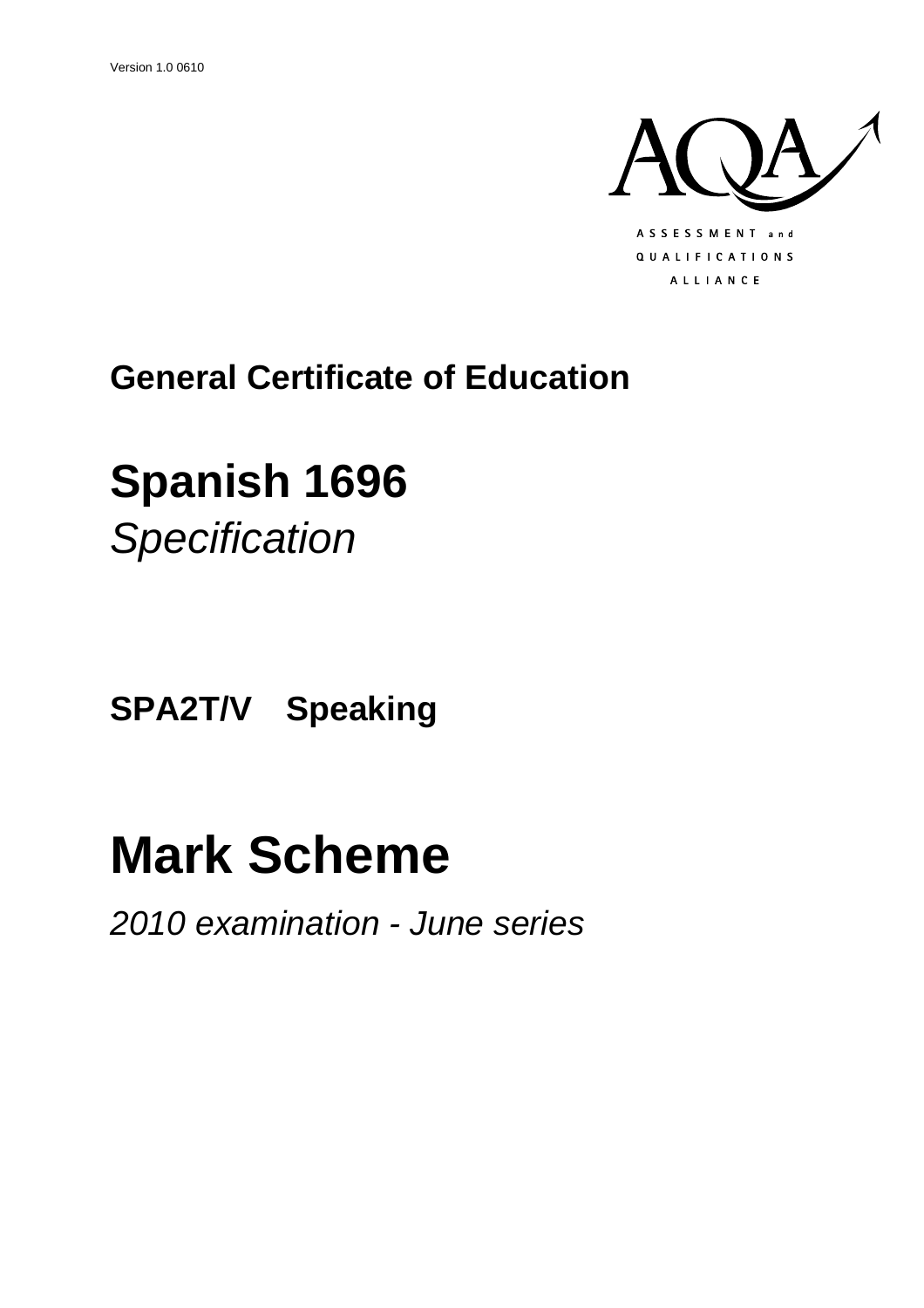Mark schemes are prepared by the Principal Examiner and considered, together with the relevant questions, by a panel of subject teachers. This mark scheme includes any amendments made at the standardisation meeting attended by all examiners and is the scheme which was used by them in this examination. The standardisation meeting ensures that the mark scheme covers the candidates' responses to questions and that every examiner understands and applies it in the same correct way. As preparation for the standardisation meeting each examiner analyses a number of candidates' scripts: alternative answers not already covered by the mark scheme are discussed at the meeting and legislated for. If, after this meeting, examiners encounter unusual answers which have not been discussed at the meeting they are required to refer these to the Principal Examiner.

It must be stressed that a mark scheme is a working document, in many cases further developed and expanded on the basis of candidates' reactions to a particular paper. Assumptions about future mark schemes on the basis of one year's document should be avoided; whilst the guiding principles of assessment remain constant, details will change, depending on the content of a particular examination paper.

Further copies of this Mark Scheme are available to download from the AQA Website: www.aqa.org.uk

#### COPYRIGHT

*l*

AQA retains the copyright on all its publications. However, registered centres for AQA are permitted to copy material from this booklet for their own internal use, with the following important exception: AQA cannot give permission to centres to photocopy any material that is acknowledged to a third party even for internal use within the centre.

Set and published by the Assessment and Qualifications Alliance.

Copyright © 2010 AQA and its licensors. All rights reserved.

The Assessment and Qualifications Alliance (AQA) is a company limited by guarantee registered in England and Wales (company number 3644723) and a registered charity (registered charity number 1073334). Registered address: AQA, Devas Street, Manchester M15 6EX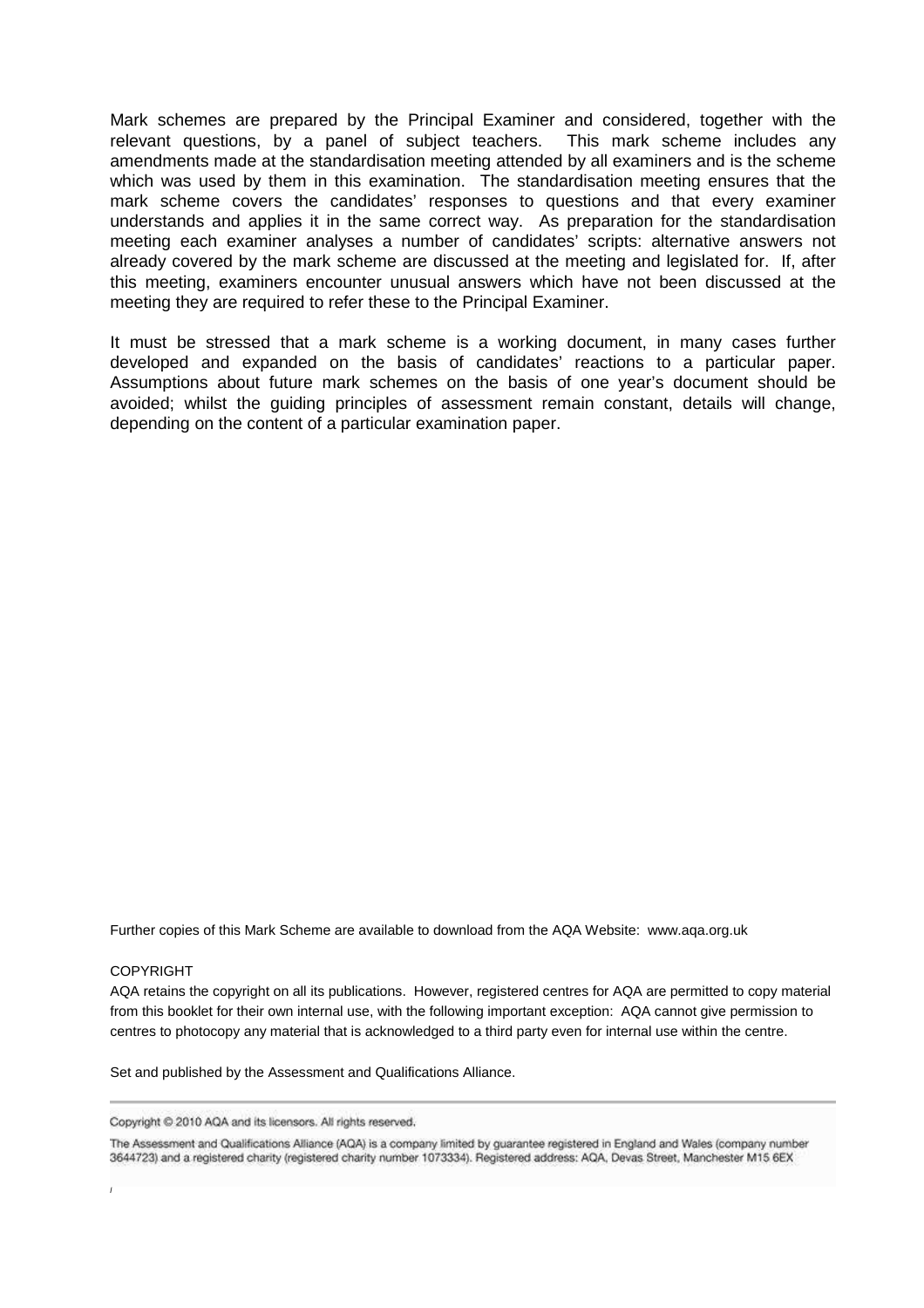#### **Unit 2**

The assessment objectives will be allocated in the following way.

|                 |                              | % of AS | <b>Marks</b> |
|-----------------|------------------------------|---------|--------------|
| AO <sub>1</sub> | Response to spoken language  | 16      | 25           |
| AO <sub>2</sub> | Response to written language | 6       | 10           |
| AO <sub>3</sub> | Knowledge of grammar         | 9       | 15           |
|                 | <b>TOTAL</b>                 | 31      | 50           |

The marks will be allocated in the following way.

|         |                      | <b>AO1</b> | AO <sub>2</sub> | AO <sub>3</sub> |
|---------|----------------------|------------|-----------------|-----------------|
| Part 1  | Stimulus material    |            | 10              |                 |
| Part 2  | Conversation         | 25         |                 |                 |
| Overall | Knowledge of grammar |            |                 | 15              |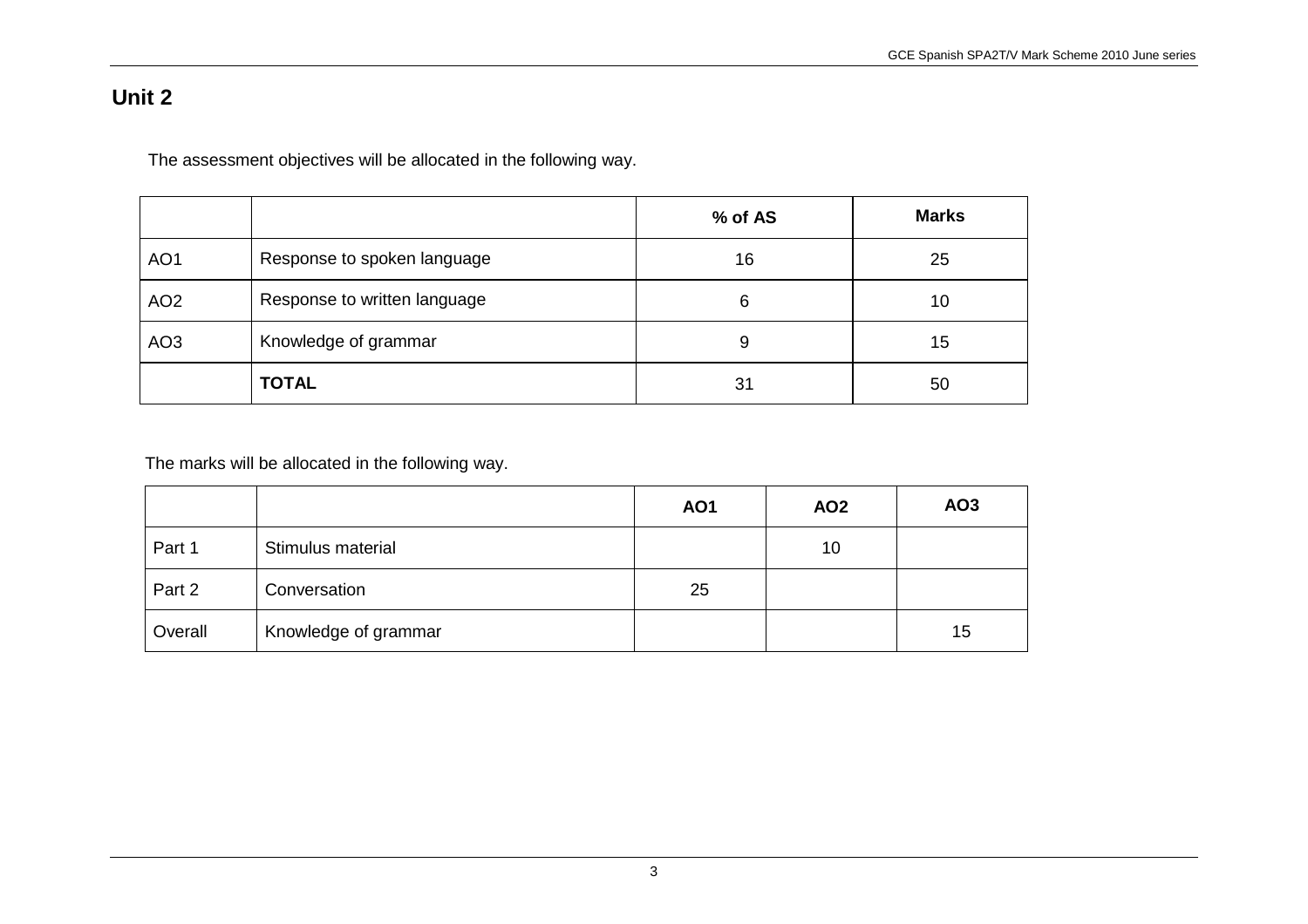The following criteria will be used.

#### **UNIT 2**

#### **Part 1 Discussion of stimulus card (AO2)**

| Mark | IN RESPONSE TO THE<br><b>STIMULUS QUESTIONS</b>           |
|------|-----------------------------------------------------------|
| 5    | Develops a wide range of relevant<br>points.              |
| 4    | Develops a number of relevant<br>points.                  |
| 3    | Some relevant points made but<br>with little development. |
| 2    | Responses brief and lacking in<br>development.            |
| - 1  | No or very little meaningful<br>response.                 |

| Mark          | IN THE MORE GENERAL<br><b>DISCUSSION</b>                                       |
|---------------|--------------------------------------------------------------------------------|
| 5             | Responds to all opportunities to<br>express and develop ideas and<br>opinions. |
| 4             | Some evidence of developing<br>ideas and opinions.                             |
| 3             | Ideas and opinions are simplistic<br>and under-developed.                      |
| $\mathcal{P}$ | Meaningful ideas and opinions are<br>rarely expressed.                         |
| ი - 1         | No or very little meaningful<br>response.                                      |

#### **Part 2 Conversation (AO1)**

| Mark     | <b>Fluency</b>                                                                                                                        |
|----------|---------------------------------------------------------------------------------------------------------------------------------------|
| $9 - 10$ | A generally confident speaker demonstrating a good pace of delivery with some slight<br>hesitation between and during utterances.     |
| $7 - 8$  | Prompt to respond but hesitating regularly between and during utterances.                                                             |
| $5 - 6$  | Inappropriate pace of delivery (fast, slow or erratic) adversely affects the natural flow of<br>conversation.                         |
| $3 - 4$  | The pace of delivery (either hurried and garbled or slow and halting) is such that the<br>flow of communication is severely impaired. |
| $0 - 2$  | Little or no fluency.                                                                                                                 |

| <b>Mark</b> | <b>Interaction</b>                                                                                                                                            |
|-------------|---------------------------------------------------------------------------------------------------------------------------------------------------------------|
| $9 - 10$    | Sustains a meaningful exchange; takes the lead on occasions. Responds well to<br>regular opportunities to react spontaneously in developing ideas.            |
| $7 - 8$     | Reacts reasonably well with some but infrequent evidence of spontaneity in response to<br>opportunities to develop ideas.                                     |
| $5 - 6$     | Tends to react rather than initiate but attempts to give additional information. Little<br>evidence of spontaneity and much use made of pre-learnt responses. |
| $3 - 4$     | Generally dependent on the examiner. Volunteering little additional information.<br>Excessive use made of pre-learnt responses.                               |
| $0 - 2$     | Little or no significant reaction.                                                                                                                            |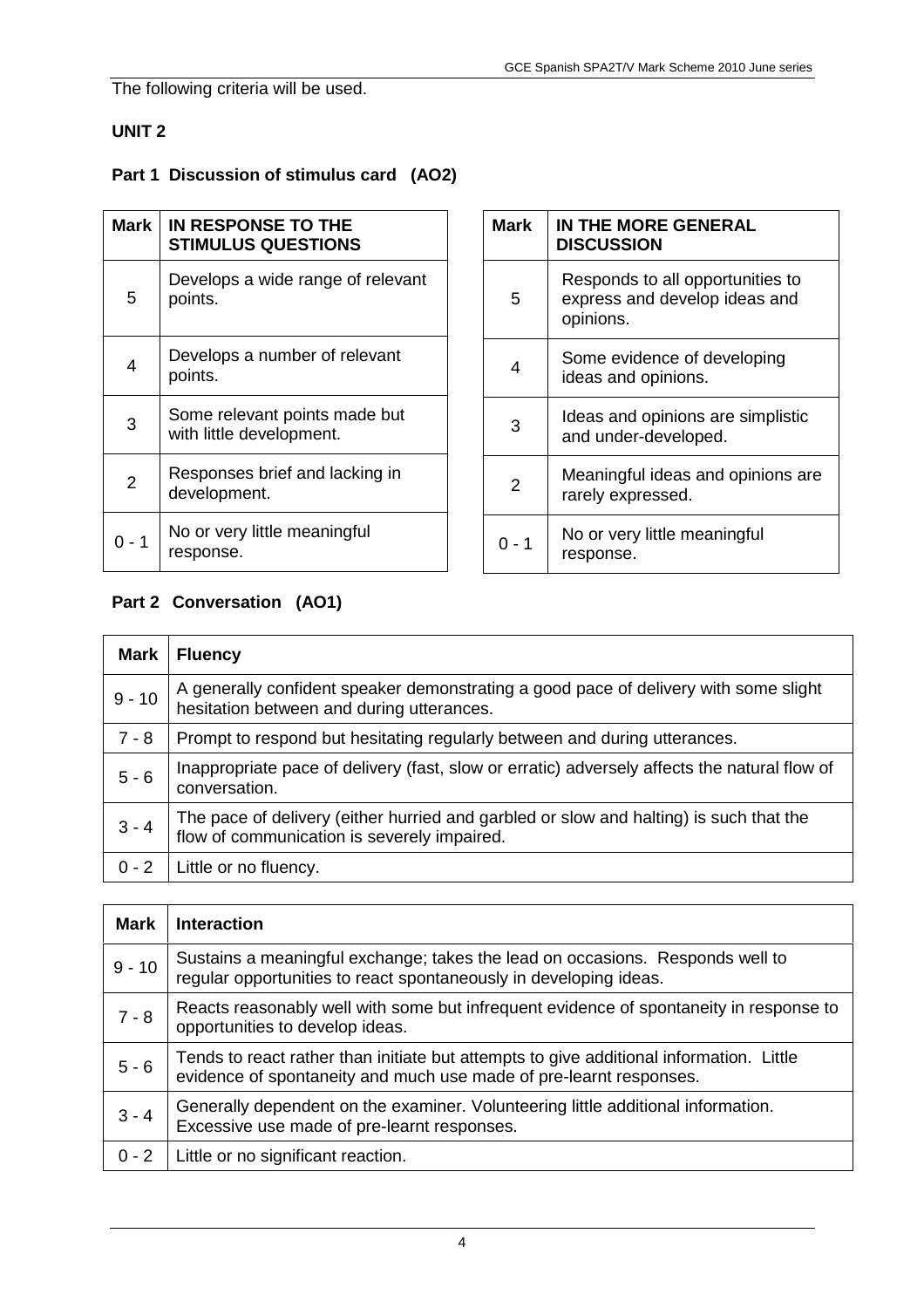| Mark     | <b>Pronunciation and Intonation</b> |
|----------|-------------------------------------|
| 5        | Good                                |
| 4        | Fairly good                         |
| 3        | Intelligible                        |
| 2        | Poor                                |
| $() - 1$ | <b>Barely intelligible</b>          |

#### **Knowledge of Grammar (AO3)**

This is an overall assessment of the candidate's performance in both parts of the test.

| <b>Mark</b> |                                                                                                                                                                                                                                                |
|-------------|------------------------------------------------------------------------------------------------------------------------------------------------------------------------------------------------------------------------------------------------|
| $13 - 15$   | A variety of linguistic structures used, generally effectively. Limitations in the use of<br>more complex structures and more sophisticated vocabulary. Errors are generally<br>minor but with some serious errors in more complex structures. |
| $10 - 12$   | Reasonable performance, tending to use unsophisticated constructions and<br>vocabulary. Grammatical errors do not generally interfere with communication.                                                                                      |
| $7 - 9$     | Generally comprehensible to a native speaker. Limited range of constructions,<br>vocabulary and sentence patterns. Serious grammatical errors may sometimes<br>cause difficulties for immediate comprehension.                                 |
| $4 - 6$     | Very limited range of constructions and vocabulary. Recurring serious errors.<br>Influence of English is intrusive.                                                                                                                            |
| $0 - 3$     | Little or no evidence of grammatical awareness. Great difficulty in constructing basic<br>sentences.                                                                                                                                           |

#### **Total for Paper = 50 marks.**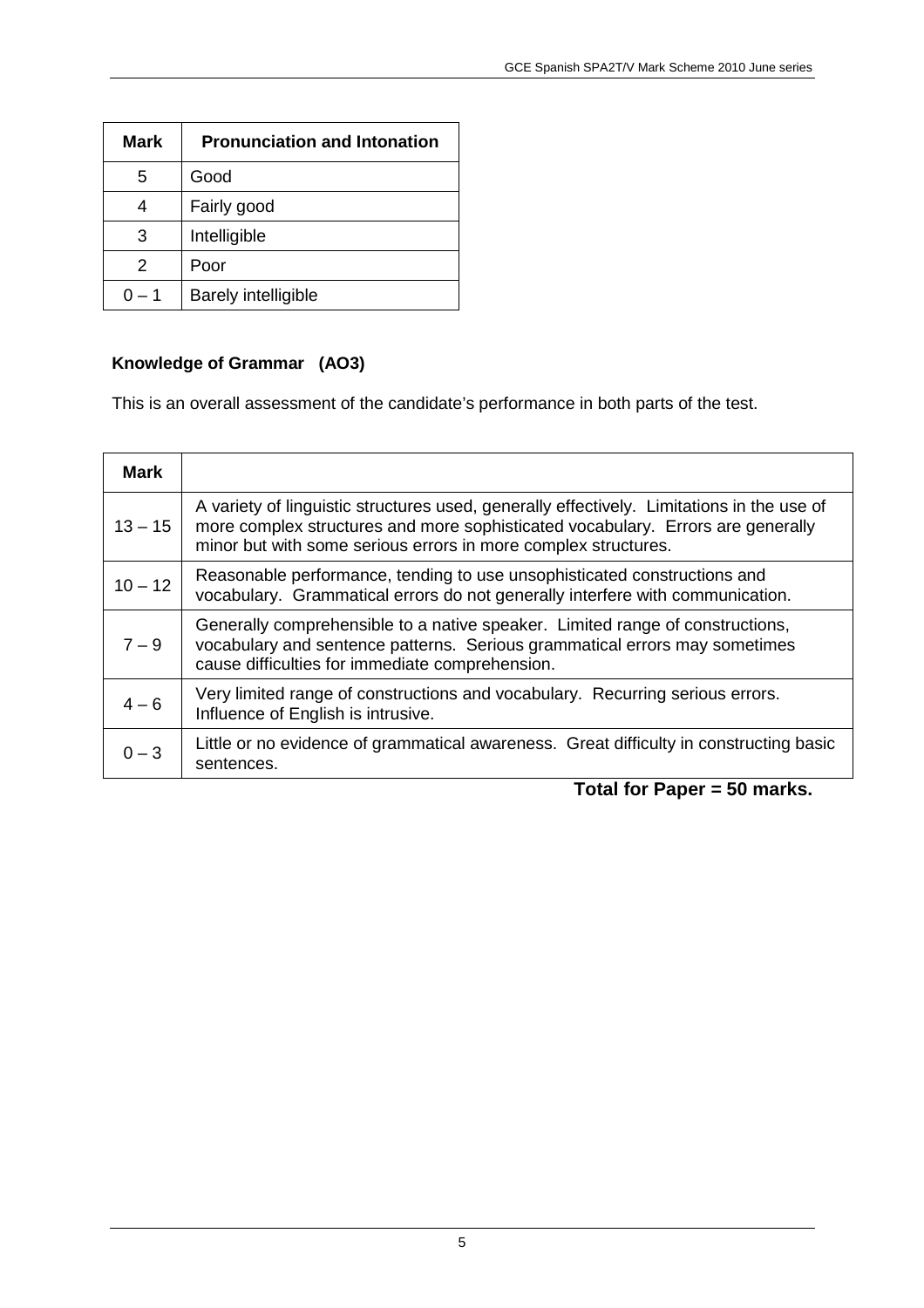#### **Notes**

#### **Part 1**

The first 5 marks ("in response to the stimulus questions") are awarded solely on the basis of the candidate's responses to the printed questions on the stimulus card. Once the 5 printed questions have been answered, the examiner awards the mark out of a maximum of 5 and then moves on to mark the wider discussion. This wider discussion can either pick up on points following on from the printed questions or can move into the wider sub-topic area specified on the stimulus card.

Teacher-examiners should aim for a balance of approximately 2 to 2½ minutes for response to the printed questions and another 2 to 2½ minutes for the wider discussion. However, candidates who answer the printed questions in less than 2 to 2½ minutes may still have access to the higher mark bands as long as they meet the requirements of the criteria.

If teacher-examiners ask supplementary questions in between the printed questions (except where candidates fail to answer the initial question in sufficient detail), the candidate responses to the supplementary questions (ie those questions not printed on the stimulus card) do not attract any credit. The first mark out of 5 is awarded solely for the candidate responses to the printed questions.

A meaningful discussion must take place after the 5 printed questions which should also last 2 to 2½ minutes. The teacher-examiner must ensure that the discussion develops logically within one or two aspects related to the stimulus card and does not simply invite the candidate to give entirely pre-learnt responses to familiar questions on preferred aspects of the sub-topic. Such performances will be restricted to a maximum of 2 out of the 5 marks available for the wider discussion.

#### **Part 2**

The *Instructions for the Conduct of the Examinations* state that approximately 3 minutes must be allocated to each of the 3 topics to be covered in Part 2. Therefore, a candidate who spends less than 2 minutes on any topic in Part 2 will have his/her mark for Interaction reduced by one band, eg a candidate who is judged at 8 marks would have the mark reduced to 6. A candidate judged at 9 marks would have his/her mark reduced to 7. This same ruling will apply to candidates who do not meet the requirements of the specification for the test to cover all 4 AS topics. This may occur if the teacher-examiner covers a topic in Part 2 which has already been covered in Part 1. Candidates who are affected twice by this ruling will have their mark for Interaction reduced once only.